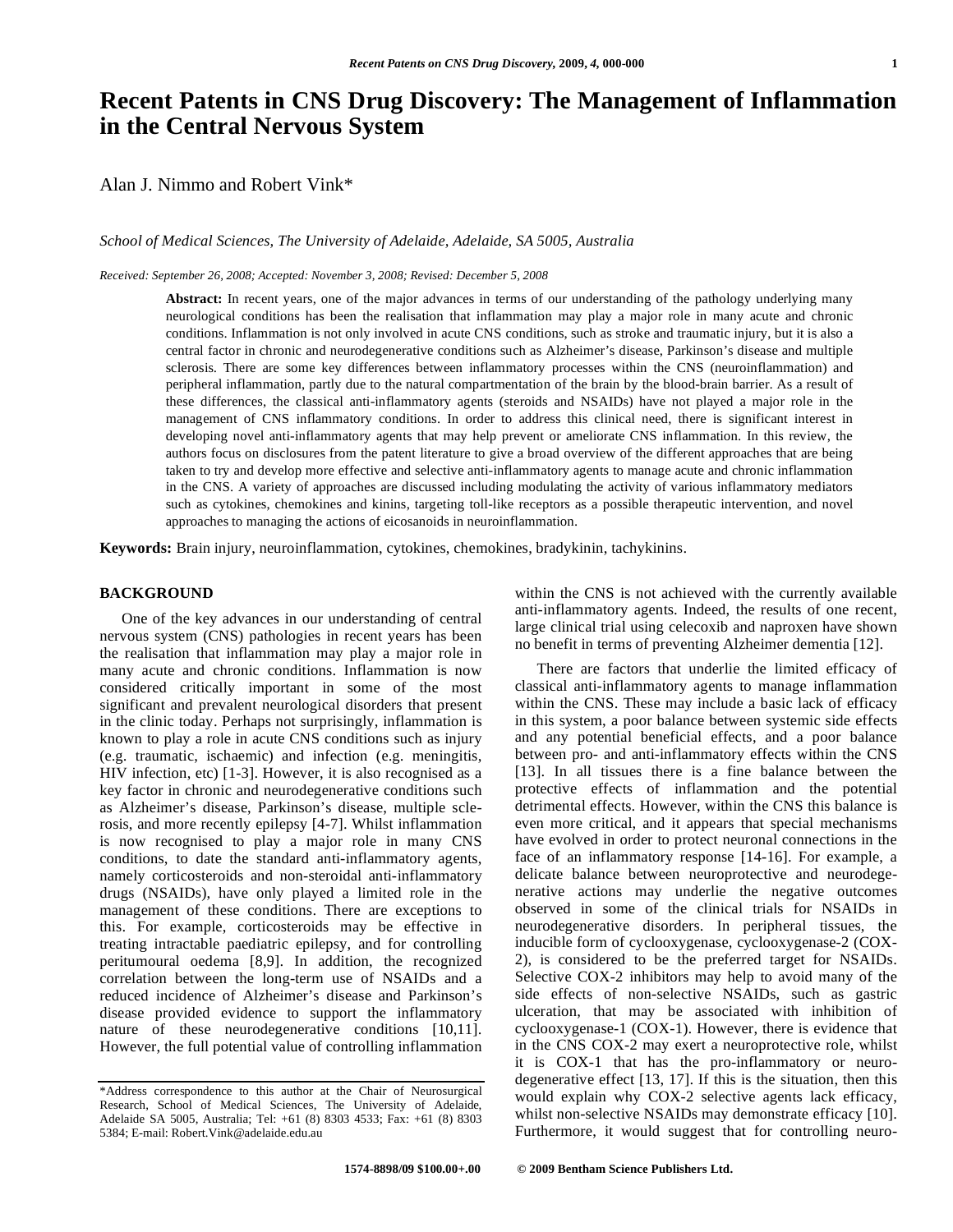degenerative disorders, selective COX-1 inhibitors would be the most effective agents [17]. Therefore, in order to manage the inflammation associated with CNS disorders, there is a need for an improved understanding of the inflammatory mechanisms and mediators associated with the central nervous system. In recent years a number of novel pharmacological agents have been developed that specifically target some of the inflammatory processes associated with the CNS. As a result, there is the potential for some of these agents to address the significant unmet medical need posed by many severe neurological conditions.

 Classically, the central nervous system is viewed as being shielded from the immune system by the blood brain barrier (BBB), conferring upon it an "immuno-privileged" position within the body. The CNS does certainly "enjoy" a different immune status from other organ systems within the human body, a situation that has presumably evolved as a protective mechanism. Given the brain's low capacity for regeneration, it may serve as a mechanism to protect the brain's delicate neuronal connections from collateral damage during an inflammatory response [18,19], or as a means of reducing the risk of autoimmune attack [15]. However, this immunoprivilege is now recognised as being more of a relative rather than an absolute status [19]. Firstly, the central nervous system has its own, dedicated immune system whose function is mediated via glial cells [14, 20]. Secondly, the BBB is not an absolute barrier, and altered BBB function may be one of the factors that leads to a loss of the brain's immune-privileged status [19].

 Glial cells, including astrocytes and microglia, play an important and supportive physiological role within the CNS [20]. Astrocytes contribute to normal neuronal function by supplying precursors for the synthesis of amino acid neurotransmitters, the uptake of amino acid transmitters following release, and the buffering of ionic changes, particularly  $K^+$  ions, in the extracellular fluid. Astrocytes are also thought to be a major contributor to the defence against oxidative damage in the brain. Microglia are phagocytic cells, serving as the macrophages of the CNS. They engulf and remove invading microorganisms, as well as injured or dead neurons. These glial cells may also engage in inflammatory processes that serve to defend the CNS from pathogens, as well as aid in its recovery from insult and injury [21-24]. The glial cells represent the first line of defence for the CNS, providing an innate immune response and the potential to activate an adaptive immune response [22-24]. However, whilst the inflammatory response mediated via the glial cells, commonly referred to as neuroinflammation, may help the CNS recover from stress and injury, an excessive activation of these mechanisms can result in a vicious cycle of severe, chronic neuroinflammation that may have deleterious effects within the CNS, which may promote or propagate neurodegeneration [21, 24, 25]. There is a growing body of evidence to suggest that excessive or inappropriate neuroinflammation plays an active role in chronic neurodegenerative disorders such as Alzheimer's and Parkinson's disease [26]. Activated microglia secrete a variety of soluble factors. Some of these, such as glia-derived neurotrophic factor, may have beneficial, neuroprotective actions. However, there are a significant number of factors released by activated glial cells

that have pro-inflammatory and neurotoxic actions, and they may play a key role neurodegeneration [26-28]. As a result, there is a significant interest in the mediators which regulate neuroinflammation, since they represent a promising drug development target for novel therapies aimed at preventing or controlling neurodegenerative disorders [25, 27, 28].

 Glial-cell mediated inflammation represents one mechanism by which inflammation may occur within the CNS, and is probably responsible for chronic inflammatory conditions. Another mechanism by which inflammation may occur in the CNS is compromised or altered BBB function. As mentioned earlier, the BBB is not an absolute barrier, but it does play a key role in compartmentalising and controlling immune responses [29]. Whilst the BBB does limit and control leukocyte infiltration, and as such CNS inflammation, some cellular infiltration may occur, and not just in situations where there is BBB dysfunction [30]. In terms of functional arrangement, solute movement is controlled at the level of the capillaries, and here specialised tight junctions between the endothelial cells, as well as a close association between the endothelial cells and astrocytic foot processes, are a key aspect of normal BBB function [31]. In contrast, the primary site of leukocyte recruitment into the CNS is at the level of the post-capillary venules [29]. Here the tight junctions are less specialised, but there is evidence that leukocytic movement may occur via a trans-cellular route [32]. At the level of the post-capillary venule there is a compartment, or perivascular space, formed by the glia limitans, which separates the vessel wall from the neuropil. The glia limitans provides a strong functional barrier between the perivascular space and the neuropil, and while it may be relatively easy for leukocytes to enter the perivascular space, they may accumulate there without passing on into the neuropil. Indeed, this pattern is clearly seen in multiple sclerosis [33]. The factors that enable cellular penetration of the glia limitans and subsequent intraparenchymal inflammation are of significant interest. These may include the induction of perivascular apoptosis associated with activation of the CD95 receptor [34], or the expression of specific matrix metalloproteinases [35].

 Although they are not numerous, perivascular cells, or perivascular macrophages, may represent important immunoregulatory cells that help to link the peripheral immune system with the CNS. These cells may respond to disturbances within both the CNS and the peripheral immune system, and are activated in a variety of situations including CNS inflammation and injury. Various immunologic roles have been ascribed to the perivascular cells, including that of antigen-presenting cells [36], and there is an interest in the role they play in CNS disorders, particularly where BBB function is compromised. These cells are also a critical CNS target in HIV infection [37].

 Given the significant role the BBB plays in regulating normal immune function and inflammatory responses, there is a significant interest in factors that may alter normal BBB function, and hence affect the brain's normal immune status [19, 38, 39]. Following acute insults to the brain, such as traumatic or ischaemic events, BBB function may become compromised for a period of time, allowing for the entry of immune cells from the circulation [25]. The controlled or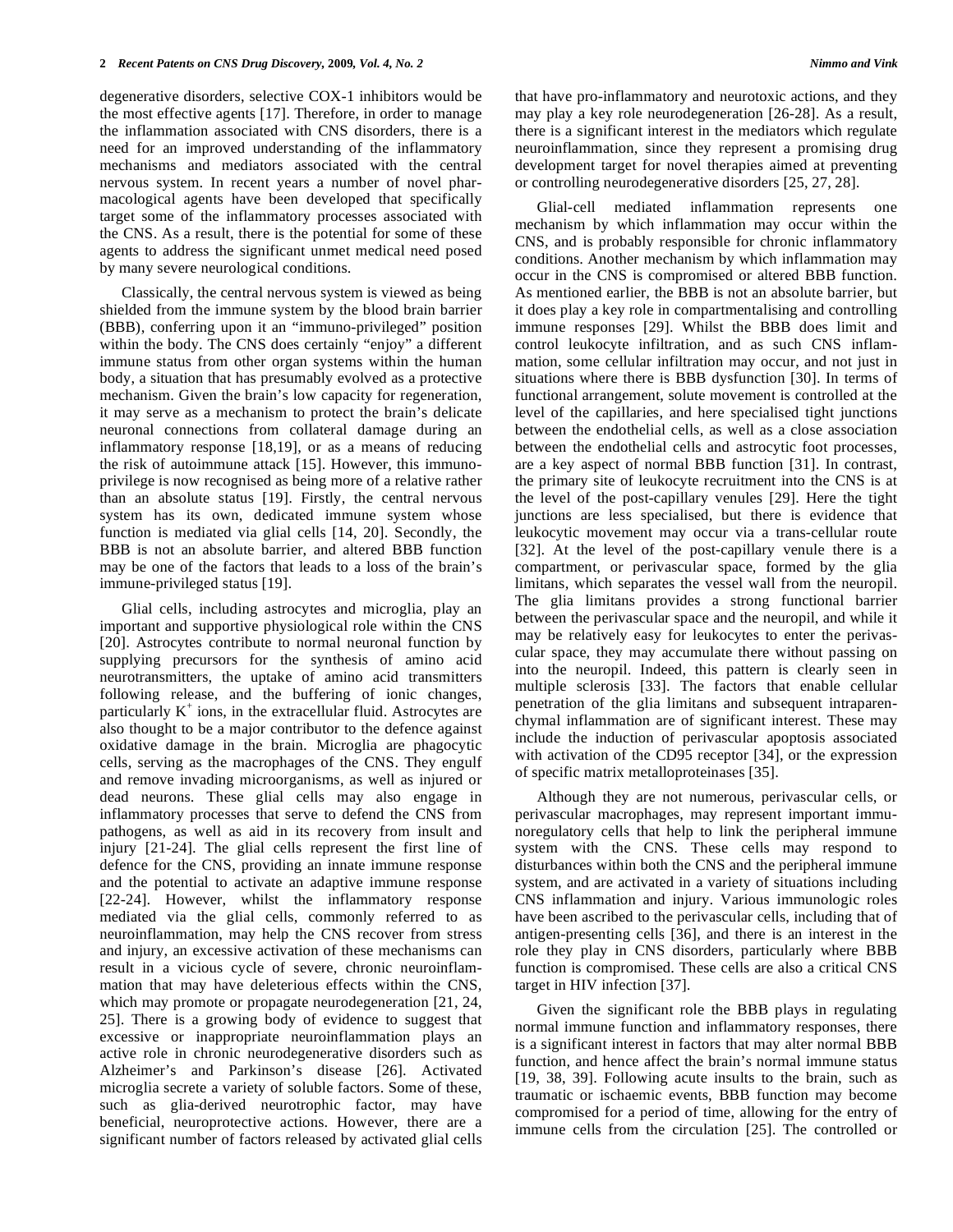uncontrolled reperfusion of the brain following an ischaemic event probably represents a major factor in compromising BBB function, leading to reperfusion injury [40]. Transmigration of leukocytes following blood brain barrier disruption may result in the activation of glial cells in the CNS. Both the infiltrating peripheral immune cells and activated glial cells engage in the production of cytokines, potentially promoting neuroinflammation [41]. In addition, this transient alteration in BBB function contributes to the vasogenic component of cerebral oedema [42]. Compromised BBB function is considered to facilitate the acute inflammatory response associated with conditions such as traumatic brain injury, stroke and epilepsy. As a result, the BBB may also serve as a target for anti-inflammatory drug development, since agents that are capable of restoring or maintaining its integrity could help ameliorate the acute phase of CNS inflammation [43]. Altered BBB function may not only underlie actue CNS inflammation, but may also be a factor in chronic CNS conditions including Alzheimer's disease, Parkinson's disease and cerebral metastases [31, 38].

 The aim of the current review is to give a broad outline of some of the different approaches that are currently being developed in order to ameliorate or prevent the deleterious effects of inflammation within the central nervous system. In it, we have tried to identify some of the key molecular or cellular targets that yield effect anti-inflammatory agents.

# **NOVEL APPROACHES TO CONTROLLING NEUROINFLAMMATION**

 There are many reports in the scientific literature to suggest the potential benefit of anti-inflammatory agents, particularly in conditions such as Alzheimer's and Parkinson's disease [44, 45]. With the realization that inflammation may play a central role in many neurological conditions, there has also been much speculation in the patent literature regarding the potential benefits of a whole range of antiinflammatory agents in helping to manage these conditions. Recently, Monje and Palmer [46] provided evidence to support some of the deleterious effects of neuroinflammation, particularly in relation to the process of neurogenesis. Their patent application provides evidence that anti-inflammatory agents, such as NSAIDs, may ameliorate neuroinflammation, and indirectly facilitate neurogenesis. These studies add weight to the growing body of evidence that drugs targeting neuroinflammation may have an important role to play in the treatment of neurological disorders. However, whilst there are benefits to be derived from anti-inflammatory agents, the appropriate molecular targets must be carefully identified [10,13,17].

#### **MODULATORS OF CYTOKINE ACTIVITY**

Cytokines, such as Interleukin-1 beta  $(IL-1\beta)$ , Interleukin-6 (IL-6), Tumor Necrosis Factor alpha (TNF- $\alpha$ ) and Transforming Growth Factor beta  $(TGF- $\beta$ )$  have been clearly identified as being involved in neuroinflammatory processes, with IL-1 $\beta$  and TNF- $\alpha$  in particular appearing to have a very central pro-inflammatory effect [47,48]. As a result, there is significant interest in agents that are capable of modulating the activity of these inflammatory mediators [49]. A

significant volume of research has focused upon antagonists and antibodies directed against IL-1 $\beta$  and TNF- $\alpha$  in particular, and a large range of small molecules and antibodies capable of inhibiting the actions of IL-1 $\beta$  have been described in the patent literature [50, 51]. Similarly, there has been much focus on developing agents that block the actions of TNF- $\alpha$  [52, 53], and the potential use of such agents to ameliorate inflammation within the CNS has been claimed [53] .

 At present there are a few anti-cytokine therapies available in the clinic. These biopharmaceutical agents include infliximab and adalimumab, which are monoclonal antibodies directed against TNF- $\alpha$ , etanercept, which is a TNF receptor linked to IgG, and anakinra, which is an IL-1 antagonist. These agents have been viewed as a breakthrough in the treatment of peripheral chronic inflammatory disorders, and are primarily aimed at managing rheumatoid arthritis [54]. To date, the use of these agents has been quite limited, mainly due to their cost. One of the concerns relating to the use of these agents was that they may have a significant immunosuppressant action, thereby predisposing patients to infection and latent disease. It now appears that this concern has some foundation, with the FDA issuing an alert (Sept 2008) to healthcare professionals that histoplasmosis and other invasive fungal infections are not consistently recognized in patients taking  $TNF-\alpha$  blockers resulting in delays in administering appropriate remedial treatment. There have been some reports of blood dyscrasias, and interestingly, demyelinating disorders within the CNS.

 Recently Palladino and colleagues [55] have described how a family of compounds derived from acanthoic acid act as potential modulators of IL-1 $\beta$  and TNF- $\alpha$ . Acanthoic acid is a pimaradiene diterpene isolated from the Korean medicinal plant, Acanthopanax koreanum. Extracts of Acanthopanax have been used in traditional Korean medicine to treat rheumatic disease. Acanthoic acid has been shown to have anti-inflammatory actions through reducing IL-1 $\beta$  and TNF- $\alpha$  production [56]. Palladino *et al.* [55] provide data to support the potential anti-inflammatory actions of acanthoic acid through modulation of cytokine activity.

 Another potential therapeutic target for preventing the pro-inflammatory actions of IL-1 $\beta$  is inhibition of IL-1 $\beta$ converting enzyme (caspase-1), resulting in reduced production of IL-1 $\beta$  and IL-18 [57]. The selective ICE inhibitor, Prainacasan, has been shown to inhibit the proconvulsant effects of IL-1 $\beta$  in a rodent model of brain seizures [58]. Wannamaker and colleagues [59] have disclosed a novel class of componds that are selective inhibitors of caspase, particularly ICE. The potential use of these agents for inhibiting interleukin-1- mediated pathologies, including inflammatory diseases, autoimmune diseases and degenerative diseases, is disclosed [59].

Another approach to regulating the actions of  $TNF-\alpha$  has been disclosed by Levite and colleagues [60]. It has been reported that K+ ions may play an important role in regulating cytokine production by activated macrophages [61]. Levite and colleagues [60] disclose that modulation of the KV1.1 voltage-gated potassium ion channel in T-cells can in turn modulate the synthesis and secretion of TNF- $\alpha$ . Inhibition of this  $K^+$  ion channel results in a significant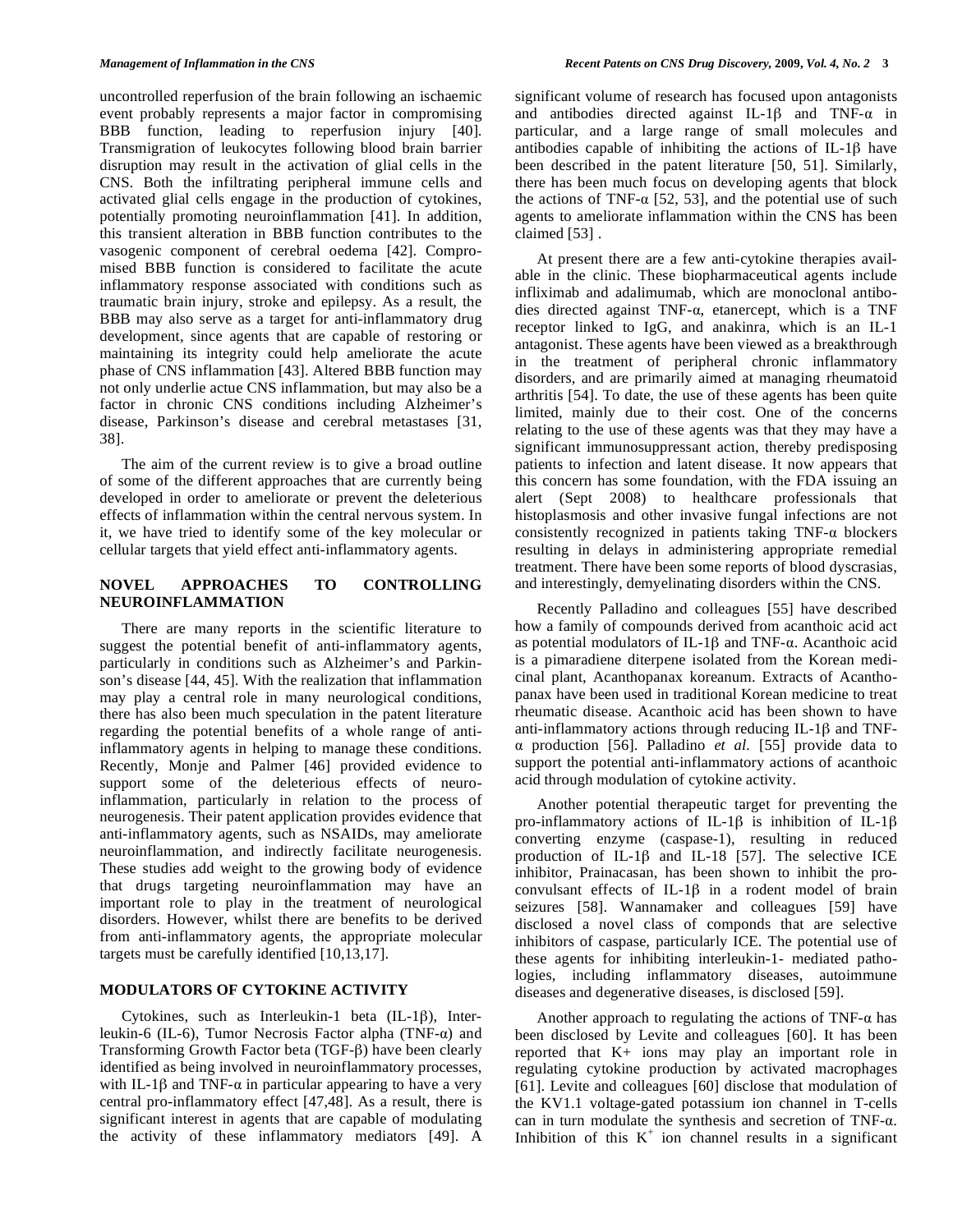production of TNF- $\alpha$ , and this may be of value in terms of enhancing an inflammatory reaction directed against cancerous cells or infectious organisms. Conversely, opening this ion channel can prevent the excessive release of  $TNF-\alpha$ , and hence such agents may be useful in inflammatory conditions where excessive production of  $TNF-\alpha$  is playing a key role. Another novel approach to regulating TNF- $\alpha$ activity has been disclosed by Kettling and colleagues [62]. The objective of their invention was to provide protease enzyme that selectively targets human  $TNF-\alpha$ , inactivating the cytokine in a specific manner. This  $TNF-\alpha$ -targeting protease, which can be preferentially expressed in a microbial expression system, provides another route for decreasing the potentially harmful, pro-inflammatory effects of  $TNF-\alpha$ .

 High mobility group box 1 (HMGB1) is a nuclear DNAbinding protein which is postulated to be a pro-inflammatory cytokine within the CNS, primarily due to its ability to stimulate the release of other pro-inflammatory cytokines, including interleukin-1beta (IL-1 $\beta$ ), interleukin 6 (IL-6) and tumor necrosis factor-alpha (TNF $\alpha$ ) [63,64]. Tsung and colleagues [65] have described how pretreatment with HMGB1 protein, and analogues of this protein, may protect against reperfusion injury following a period of ischaemia. The patent application indicates that in mice, pretreatment with HMGB1 prior to a one-hour period of ischaemia and subsequent six-hour reperfusion period, results in a significant reduction in the serum levels of the pro-inflammatory mediators  $TNF\alpha$  and IL-6. Serum levels of Il-6 are considered to be a valuable marker of CNS inflammation and patient prognosis. The invention provides for the use of HMGB1 to protect organs, including the brain, from injury caused by ischaemia, reperfusion and trauma.

 An understanding of the factors that influence T helper cell responses has been an important focus in immunology [66,67]. The central role of interleukin-12 (IL-12) in the generation of T helper cells has long been appreciated, but subsequent studies have indicated that two cytokines closely related to IL-12, IL-23 and IL-27, also regulate T-cell responses [68]. Importantly, IL-27 has a role in limiting the intensity and duration of adaptive immune responses [69]. Many studies have focused on the factors that influence the development of the IL-17-producing T helper cells associated with autoimmunity, such as experimental autoimmune encephalitis, but little is known about the cytokines that antagonize these responses. Chronically infected IL-27 receptor-deficient mice may develop a severe neuroinflammation that is associated with a prominent IL-17 response. Hence IL-27, a potent inhibitor of T helper cell development, may be a useful target for treating inflammatory diseases mediated by these cells. As such, there is an interest in IL-27 and its receptor, WSX-1, in terms of a potential mechanism for inhibiting inflammation [70]. Hunter and Stumhofer [71] have disclosed that WSX-I, the cytokine receptor that binds IL-27, may have clinical implications for T cell-mediated inflammatory disorders, and represent a novel target for immune based therapies. They have outlined a number of approaches that could be used to mimic or enhance the inhibitory actions of IL-27. These include the fusion protein, WSX-IFc, which is able to enhance the ability of IL-27 to inhibit T cell production of

IL-2 and IFNy. Recombinant p28 (or IL-30), while it is not as efficient as IL-27, is also able to antagonize the production of IL-2 and IL-17. They propose that p28 alone, modified, or as part of another molecule or complex that includes WSX-I, could represents a useful therapeutic approach to modulate cells of the immune system.

## **CHEMOKINES**

 Chemokines are pro-inflammatory proteins. They act primarily as chemoattractants and activators of specific leukocyte cell subtypes [72]. Whilst individual chemokines only target certain leukocytes, as a family they target the entire spectrum of leukocytes. Chemokines produce their effects via G-protein coupled chemokine receptors, and there is increasing evidence suggesting that these chemokine receptors are also involved in neuronal death [73]. Chemokine-induced neuronal death may occur either indirectly, through the activation of microglia, or directly via the activation of neuronal chemokine receptors. In the brain, chemokine receptors are found associated with microglia as well as astrocytes, oligodendrocytes and neurons. Chemokines have been implicated in a wide variety of neurological conditions. They are secreted in animal models of acute injury (traumatic injury, ischaemic injury), as well as chronic conditions, such as multiple sclerosis and Alzheimer's disease. Two significant members of the chemokine family appear to be MCP-1 (monocyte chemoattractant protein-1; CCL2) and RANTES (regulated on activation, normal T expressed and secreted; CCL5). Inhibition of these inflammatory mediators may be of value in a number of clinical scenarios including inflammatory conditions within the CNS [74]. Bower and colleagues [75] have described the synthesis of small molecule antagonists of the CCR2b receptor for which MCP-I is one of the known ligands. The applicants have disclosed that piperidine-piperazine compounds contain a cyclic moiety that is of value in antagonizing C-C chemokine receptors in general, and the CCR2b receptor in particular. Such agents may have significant potential as anti-inflammatory agents given the role that chemokines play in immune and inflammatory responses

 Another approach to limit chemokine-mediated inflammatory disorders has been described by McDonald and colleagues [76]. Their invention covers the synthesis of a conjugate made up of a chemokine receptor ligand and a selective toxin, which they propose may be used to treat diseases associated with the activation, proliferation and migration of immune effector cells, including those cells that produce secondary tissue damage. It is proposed that the therapeutic agent would be directly toxic to the cells that promote secondary tissue damage, such as mononuclear phagocytes, dendritic cells, leukocytes and lymphocytes, thereby suppressing the proliferation, migration and activity of these cells. The toxin would be conjugated with a ligand for a specific chemokine receptor thereby enabling the selective targeting of the toxic agent. The inventors claim that the conjugates described within the patent would bind to the relatively small cell populations that are specifically associated with inflammatory disorders or inflammatory processes.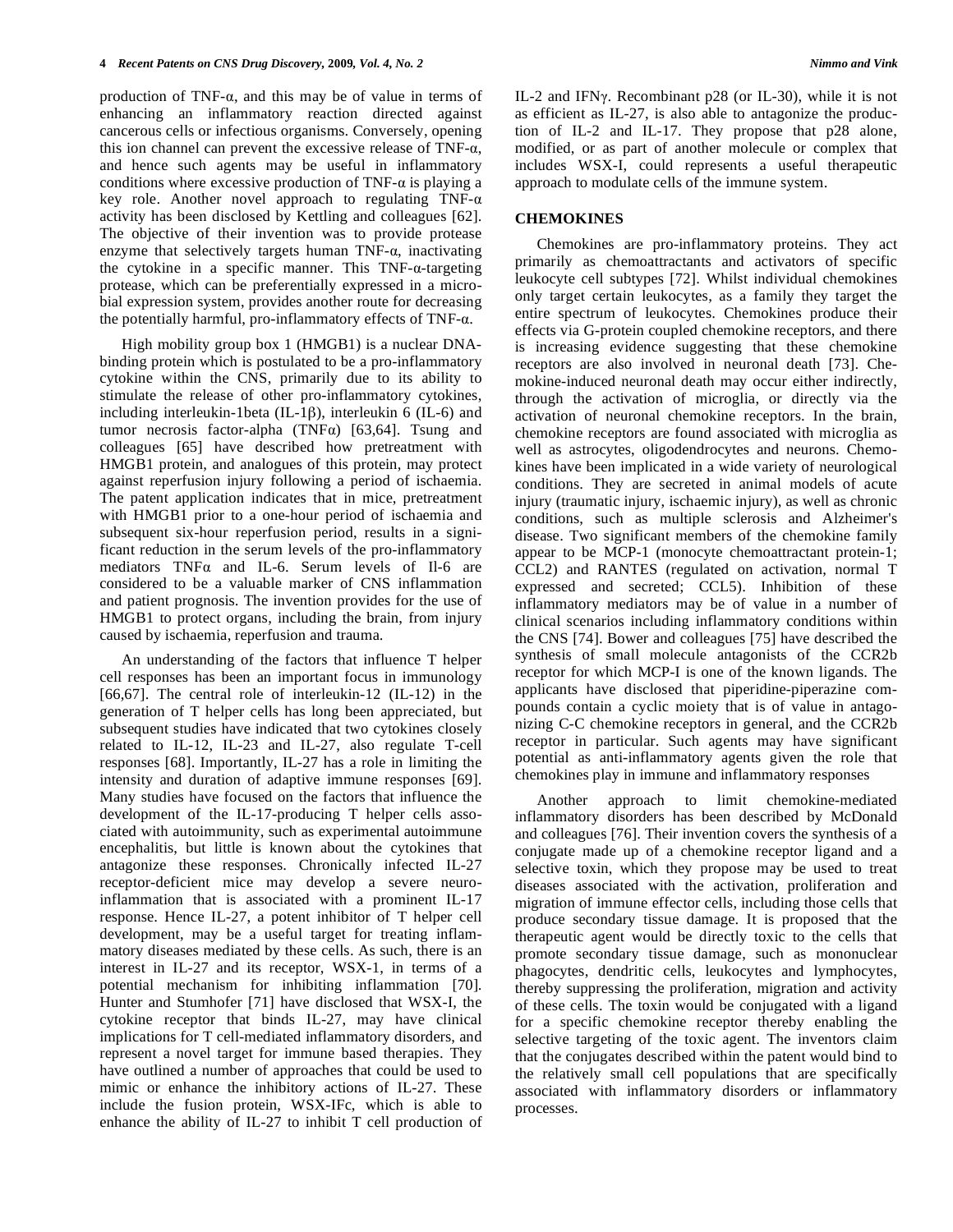Toll-like receptors (TLRs) are a key element in our innate immune response within the CNS [22, 23]. They are directly involved in detecting pathogen invasion or tissue damage, and in initiating a response to the challenge. TLRs recognize distinct microbial components (pathogenassociated molecular patterns; PAMPs), and activate intracellular signaling pathways that induce the expression of host inflammatory genes [77]. Toll-like receptors, unlike antigen receptors, are encoded in our DNA, and are expressed on the surface of antigen-presenting cells, dendritic cells and macrophages. Activation of these receptors triggers the production of the main pro-inflammatory cytokines,  $TNF-\alpha$ and IL-1 $\beta$ , as well as the release of other mediators such as histamine and prostaglandins [78].

 There is now considerable interest in developing novel pharmaceutical agents that target the TLRs in order to try and control inflammatory disease. Initially, extracellular TLR agonists were designed to compete with the natural microbial ligands for these receptors. More recently, research has begun to focus on modulating intracellular signaling pathways of the TLRs [79]. TLRs are able to stimulate the release of either immuno-stimulatory or immuno-modulatory molecules. The immuno-stimulatory properties of TLRs are being examined for their ability to generate tumour-specific immune responses directed against cerebral tumours, whilst the immuno-modulatory properties are being investigated for their ability to suppress the acute inflammatory responses associated with ischaemic insults. A third component of TLR signaling has also begun to emerge, and this pathway exerts a direct neuroprotective effect. As a result, there is a growing interest in TLRs since they may represent novel targets for the treatment of neurological disease [80].

 Recently Van Noort and colleagues [81] have disclosed the use of TLR3 agonists for the treatment of neurodegenerative disorders. There is evidence that TLR3 mediated responses can be distinct from the responses mediated by other TLR family members by being linked to a different signaling pathway. In response to most PAMPs, TLRs typically activate the NF-KB-mediated pathway leading to the production of TNF- $\alpha$ , IL- 1 $\beta$ , IL-6 and nitric oxide. This typical antimicrobial host defence response is designed to start the pro-inflammatory innate immune responses and eventually the antimicrobial adaptive immune responses. However, it has been shown that TLR3 signaling in human mast cells not only fails to trigger TNF- $\alpha$  or IL-  $1\beta$ , but instead inhibits degranulation of these cells as well as their attachment to the extracellular matrix. The present inventors [81] have shown that activation of TLR3 on human astrocytes and fibroblasts results in a repair response which consists of enhanced production of a variety of antiinflammatory, anti-fibrotic, pro-angiogenic, chemotactic and neuroprotective mediators that, together, support regenerative responses. In addition, they have shown that stathmin and stathmin-like proteins can act as activator or agonist for TLR3 or can activate TLR3-mediated signaling. The stathmin-activated TLR3-mediated response of astrocytes includes production of a range of neuroprotective, antiinflammatory, angiogenic and chemotactic mediators that support and promote regeneration.

#### **KININ ANTAGONISTS**

 Kinins are a group of peptide mediators that, amongst other effects, have a pro-inflammatory action [82]. Some of their inflammatory effects are mediated via the vasculature where they promote inflammation by causing vasodilation and increased vascular permeability. There are two distinct families of kinins, the bradykinins and the tachykinins. The bradykinins are formed by cleavage of the plasma globulin, kininogen, by plasma and tissue proteases known as kallikreins. The active peptides formed by this proteolytic cleavage are bradykinin and kallidin (lysyl bradykinin). These kinins produce their effects through bradykinin receptors, with two subtypes of the receptor having been identified,  $B_1$  and  $B_2$ .  $B_1$  receptors are normally only expressed in very low levels, but are induced in inflammed and damaged tissues by cytokines such as IL-1 $\beta$ . There has been significant interest in developing non-peptide antagonists of the bradykinin receptor, given the potential ability for such agents to have anti-inflammatory and analgesic actions [83]. The potential role for these agents to manage neurological disorders that exhibit an inflammatory component has also been mooted [84], although there is also some evidence to suggest that bradykinin may have antiinflammatory and neuroprotective effects in the central nervous system by modulating microglial function [85]. A number of groups have been successful in developing peptide [86] and non-peptide antagonists of the bradykinin receptor [87,88], and these patents all raise the potential use of such agents for managing neuroinflammation, particularly that associated with traumatic brain injury.

 The tachykinins, which include substance P and neurokinin A, are released from nerves in the active form, and produce their effects via tachykinin receptors. Substance P is an abundant neurotransmitter, being associated with both the peripheral and central nervous systems. In the periphery, it is the predominant neurotransmitter found in nociceptive nerves. The release of substance P, and other neuropeptides, from sensory nerves is thought to play a significant role in the neural component of inflammation, neurogenic inflammation [89]. Indeed, it was found that mice which lack the receptor for substance P (tachykinin NK1 receptor) fail to exhibit normal inflammatory responses. As with bradykinin, there is significant interest in developing non-peptide antagonists of substance P, because of the potential of such agents to have analgesic and antiinflammatory actions [90]. The first successful synthesis of a non-peptide antagonist was by Pfizer [91], but many other agents have been developed subsequently and are described in the patent literature [92-94].

 There has been growing evidence in the scientific literature that substance P may play a significant role in the central nervous system, both from a physiological and a pathological angle. Its role in emesis has been clearly established clinically, with NK1 antagonists having very potent anti-emetic actions. There is also good evidence that NK1 antagonists have anti-depressant effects [90]. From the aspect of inflammatory conditions, there is growing preclinical evidence that substance P may be an important mediator of neuroinflammation in the CNS. NK1-receptor antagonists are capable of exerting vascular-mediated anti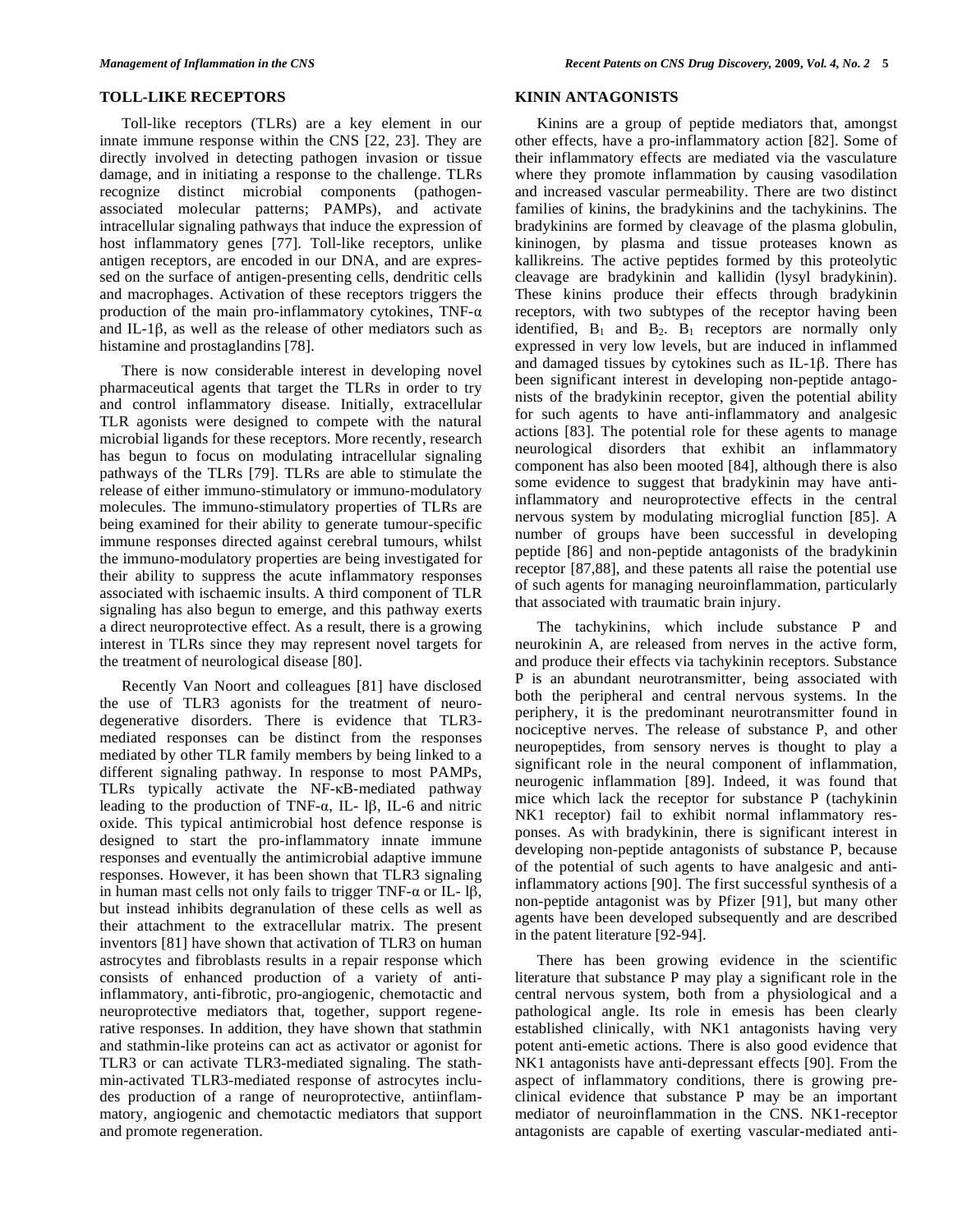inflammatory effects through reducing the expression of the adhesion molecules ICAM-1 and VCAM-1 on vascular endothelium [95]. Adhesion molecules may play a critical role in leukocytic movement through the BBB. Nessler and colleagues [96] have shown that NK1 antagonists can suppress autoimmune encephalomyelitis. There is also evidence that NK1 antagonists can ameliorate the inflammation associated with acute injury to the brain, particularly through maintaining the integrity of the BBB [97,98]. Given the putative role of substance P in CNS pathologies described in the research literature, most patents describing the synthesis of these antagonists have cited their potential value in treating CNS disorders [92-94, 99, 100]. In terms of the patent literature, the best evidence for the value of NK1 antagonists in managing acute inflammation in the CNS comes from *in vivo* studies of traumatic brain injury, where it is demonstrated that NK1 antagonists are able to reduce cerebral oedema through maintaining integrity of the BBB and, as a result, significantly improve functional outcome [101, 102].

# **EICOSANOIDS**

 The eicosanoids are a family of mediators generated from phospholipid precursors. In addition to their physiological roles, they represent important mediators and modulators of inflammation, and have constituted one of the major targets for anti-inflammatory therapies [103]. The principle eicosanoids are the prostaglandins, the thromboxanes and the leukotrienes. Historically, the main target for anti-inflammatory agents directed against these mediators has been the enzyme, cyclo-oxygenase, which is involved in the production of prostaglandins and thromboxanes. More recently leukotrienes and the lipoxygenase pathway have become targets for anti-inflammatory agents, such as montelukast [104,105]. These agents may have some value in chronic inflammatory conditions, such as asthma, where the leukotrienes are potent spasmogens. Another group of mediators produced by the lipoxygenase enzyme are the lipoxins. They are of interest because of their anti-inflammatory actions and their ability to resolve inflammation, presumably by their ability to oppose the action of leukotriene B4 [106]. Serhan and colleagues [107] have disclosed the anti-inflammatory action of these agents, and the approaches to the isolation and purification of compounds, such as neuroprotectin D1. Interestingly, aspirin can stimulate the synthesis of lipoxins, which may contribute to some of its anti-inflammatory effects [108].

 Clasically, non-steroidal anti-inflammatory drugs have played little role in the management of CNS inflammatory disorders. However, there is growing clinical evidence to suggest that they may have a beneficial effect. There is a well recognized correlation between the long-term use of NSAIDs and a reduced incidence of both Alzheimer's and Parkinson's disease [11, 109]. This evidence has helped support the idea, not only that inflammation is an important component of Alzheimer's disease, but that neuroinflammation in general is an important target for drug discovery [110].

 During brain inflammation prostaglandins are produced by activated microglia [13]. However, as with some other

inflammatory mediators, they are capable of both pro- and anti-inflammatory effects. Prostaglandins may have a neuroprotective effect through the elevation of neuronal cAMP levels. In addition, they can decrease the production of pro-inflammatory cytokines, and increase the secretion of anti-inflammatory cytokines. However, there is also a body of evidence suggesting that NSAIDs may have a protectant effect against neurodegeneration. This is still a very controversial area, with contradictory evidence arising from the clinical trials that are being conducted [10,12,111]. Nonetheless, there are possible explanations for this apparently contradictory evidence. One hypothesis is that there may be an over-expression of the inducible form of cyclo-oxygenase, COX-2, in both acute inflammatory conditions, such as hypoxia and ischemia , as well as chronic diseases, such as Alzheimer's disease, and this contributes to the neurotoxicity [112]. As a result there was a particular interest in the potential role of COX-2 inhibitors in preventing neurodegeneration [113]. However, the results of clinical trials with the COX-2 selective agents have been disappointing [12, 111]. As discussed earlier, there is evidence that in the CNS COX-2 may exert a neuroprotective role, whilst it is COX-1 that has the pro-inflammatory, or neurodegenerative effect [13, 17]. If this is the situation, this could explain why COX-2 selective agents lack efficacy, whilst non-selective NSAIDs may demonstrate efficacy [10]. Furthermore, it would suggest that for controlling neurodegenerative disorders, selective COX-1 inhibitors would be the most effective agents [17].

 The lipoxygenase pathway and leukotrienes may also play a role in neurological disorders [114]. Nozaki [115] has disclosed that leukotriene antagonists, particularly antagonists of the leukotriene C4 and D4 receptors, may have a role to play in managing brain inflammation. He has disclosed the results of *in vivo* studies which show that these agents may prevent the development of brain inflammation and sepsis, or ameliorate the symptoms of these conditions, by restoring or maintaining normal BBB function, thereby decreasing the permeability of the BBB, preventing leukocyte extravasation.

 Recent studies using an animal model of multiple sclerosis (experimental autoimmune encephalitis) suggest phospholipase A2 enzymes are involved in causing both the behavioral deficits and the inflammation that characterize MS [116]. Inhibition of the phospholipase A2 enzyme resulted in significant behavioral improvement and reduced inflammation. As a result, there is an interest in the potential ability of phospholipase A2 inhibitors in managing this debilitating disease. Cunningham and colleagues [117] have disclosed a method for monitoring the neuroinflammatory destruction of neurons related to phospholipase A2 activity. The invention describes a method for detecting inflammatory disease by detecting an increase in the activity of at least one inflammatory enzyme, and detecting the presence of at least one fragment of a nervous system-specific protein. The invention also includes a method of treating MS through the inhibition of PLA2 activity.

 In terms of the role of lipids in promoting health status, there is evidence that omega-3 polyunsaturated fatty acids may have a beneficial impact, and some of that may be due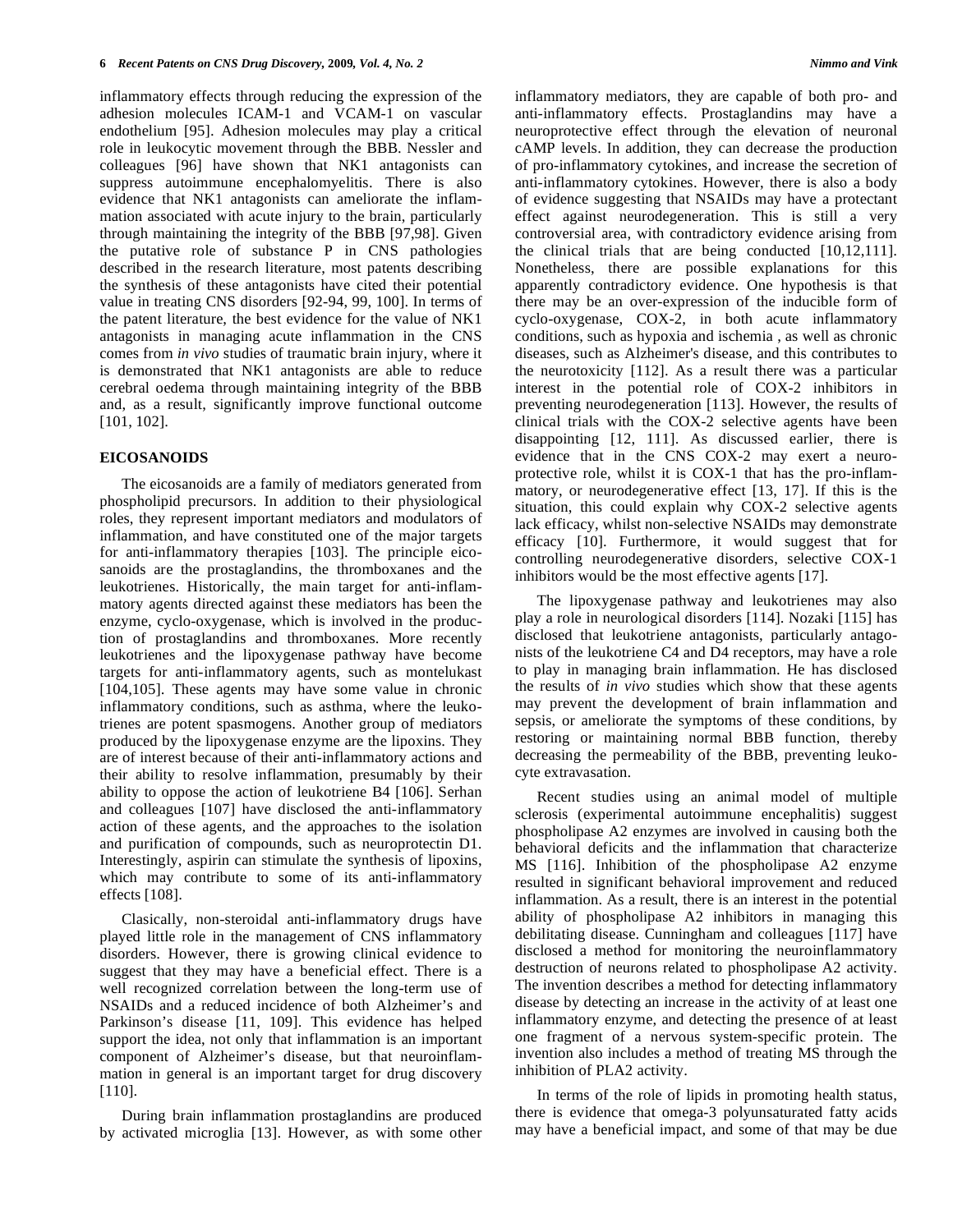to an anti-inflammatory action. They may do this in a number of ways; one possibility is that they decrease the conversion of arachidonic acid to pro-inflammatory eicosanoids, or they may serve as alternative substrates for the 5 lipoxygenase pathway, producing less potent leukotriene mediators. One essential fatty acid that is of particular interest is eicosapentaenoic acid. This fatty acid, and analogues prepared from it, appear to have very potent antiinflammatory actions. In terms of brain inflammation, it has been demonstrated that eicosapentaenoic acid can attenuate the behavioural changes normally induced by administration of IL-1 $\beta$  [118]. The potential value of drugs targeted at the receptors for eicosapentaenoic acid and its analogues has been recognized, and Serhan and colleagues [119] have patented the art for the screening of such agents.

#### **MISCELLANEOUS APPROACHES**

 A number of agents have been disclosed in the patent literature that may have potential therapeutic value in terms of their anti-inflammatory actions, but the mechanisms by which they produce their effects have not been fully elucidated. Holers [120] has disclosed that lipids, annexin, and lipid-annexin complexes can block or inhibit the binding of natural antibodies to the annexin-4 or phospholipid that is expressed on the surface of a cell that is in or adjacent to a tissue that is undergoing, or is at risk of undergoing, ischemia-reperfusion injury. It is also disclosed that this therapy could be used in patients suffering diseases, such as autoimmune and inflammatory conditions, in order to prevent the damage associated with chronic and intermittent ischemia.

 Hensley [121] has disclosed that lanthionine ketimine derivatives and thiomorpholine dicarboxylic acid (TMDCA) derivates may have a role in the prevention or treatment of diseases that affect the CNS, such as amyotrophic lateral sclerosis. These compounds have anti-oxidant, anti-neuroinflammatory and neuroprotective activities.

 The hormone erythropoietin (EPO) is the key haematopoietic growth factor in the human body and is used extensively for the treatment of anemia. EPO may have broad neuroprotective capabilities in the CNS following injury. EPO-derived peptides comprising about 7 to about 25 amino acids, have been tested *in vitro* and *in vivo* for therapeutic efficacy. It has been shown that these EPOderived peptides are highly protective in mouse models of multiple sclerosis (EAE), acute stroke, acute spinal cord and brain injury as well as arthritis. Yuan and colleagues [122] have disclosed that stabilized, isolated EPO-derived peptides protect against tissue damage in subjects having diverse forms of neural and non-neural organ system injury through downregulation of the inflammatory autoimmune components of these conditions.

 The neural cell adhesion molecule (NCAM) plays a crucial role in development of the central nervous system regulating cell migration, differentiation and synaptogenesis. NCAM mediates cell-cell adhesion through homophilic NCAM binding, subsequently resulting in activation of the fibroblast growth factor receptor (FGFR). A synthetic peptide, FGL peptide, binds to and induces phosphorylation of FGFR without prior homophilic NCAM binding. There is

evidence that FGL peptide acts neuroprotectively after an ischemic insult, both *in vitro* and *in vivo*, promoting neuronal survival after ischemic brain injury [123]. Berezin and Bock [124] have disclosed the identification of novel peptide fragments that bind to the FGFR receptor and which may be of value in the treatment of a range of different pathological CNS conditions including stroke, Parkinson's disease and Alzheimer's disease. Bock [125] has also disclosed how conjugates of a peptide ligand for the fibroblast growth factor receptor and metallothionein, may enable the targeted delivery of the ligand to the brain.

## **CURRENT & FUTURE DEVELOPMENTS**

 Improved management of acute injury to the CNS will require improved management of the underlying inflammatory processes. However, one of the problems faced is that inflammation in general, and neuroinflammation in particular, is a very complex process. This is highlighted by the many diverse approaches that are being adopted in an effort to manage neuroinflammation. At present, it is impossible to say which approach or approaches will be successful. One of the major complications is that many of the mediators of inflammation that could serve as targets for anti-inflammatory drugs, have both pro- and anti-inflammatory actions. In addition, it is not desirable to have antiinflammatory agents that might cause severe immunosuppression. Therefore, for any drug to be effective in this area, there must be a good balance between the therapeutic efficacy and deleterious side effects. If that balance can be achieved, and an effective anti-neuroinflammatory agent produced, it will undoubtedly have substantial clinical and economic benefits. The timing of the administration of the therapeutic agents is also a critical issue. For example, there is evidence that NSAIDs may have a beneficial role in Parkinson's disease. However, the benefit derived from these agents is more likely to be observed in terms of disease prevention rather than treatment of the established condition [11]. Finally, whilst this review has primarily focused on agents which may act by inhibiting the pro-inflammatory actions of a range of inflammatory mediators, in terms of managing CNS inflammation, there is an equal potential for agents to promote or potentiate the natural anti-inflammatory actions of mediators, providing an major alternative route for the treatment of neuroinflammation [126].

# **ACKNOWLEDGEMENT**

 RV is supported, in part, by the Neurosurgical Research Foundation of Australia.

## **REFERENCES**

- [1] Sriram K, O'Callaghan JP. Divergent roles for tumor necrosis factor-alpha in the brain. J Neuroimmune Pharmacol 2007; 2: 140- 153.
- [2] Israelsson C, Bengtsson H, Kylberg A, *et al*. Distinct cellular patterns of upregulated chemokine expression supporting a prominent inflammatory role in traumatic brain injury. J Neurotrauma 2008; 25: 959-974
- [3] McCombe PA, Read SJ. Immune and inflammatory responses to stroke: good or bad? Int J Stroke 2008; 3: 254-265.
- [4] Rogers J. The inflammatory resonse in Alheimer's disease. J Peridontol 2008; 79 (Suppl): 1535-1543.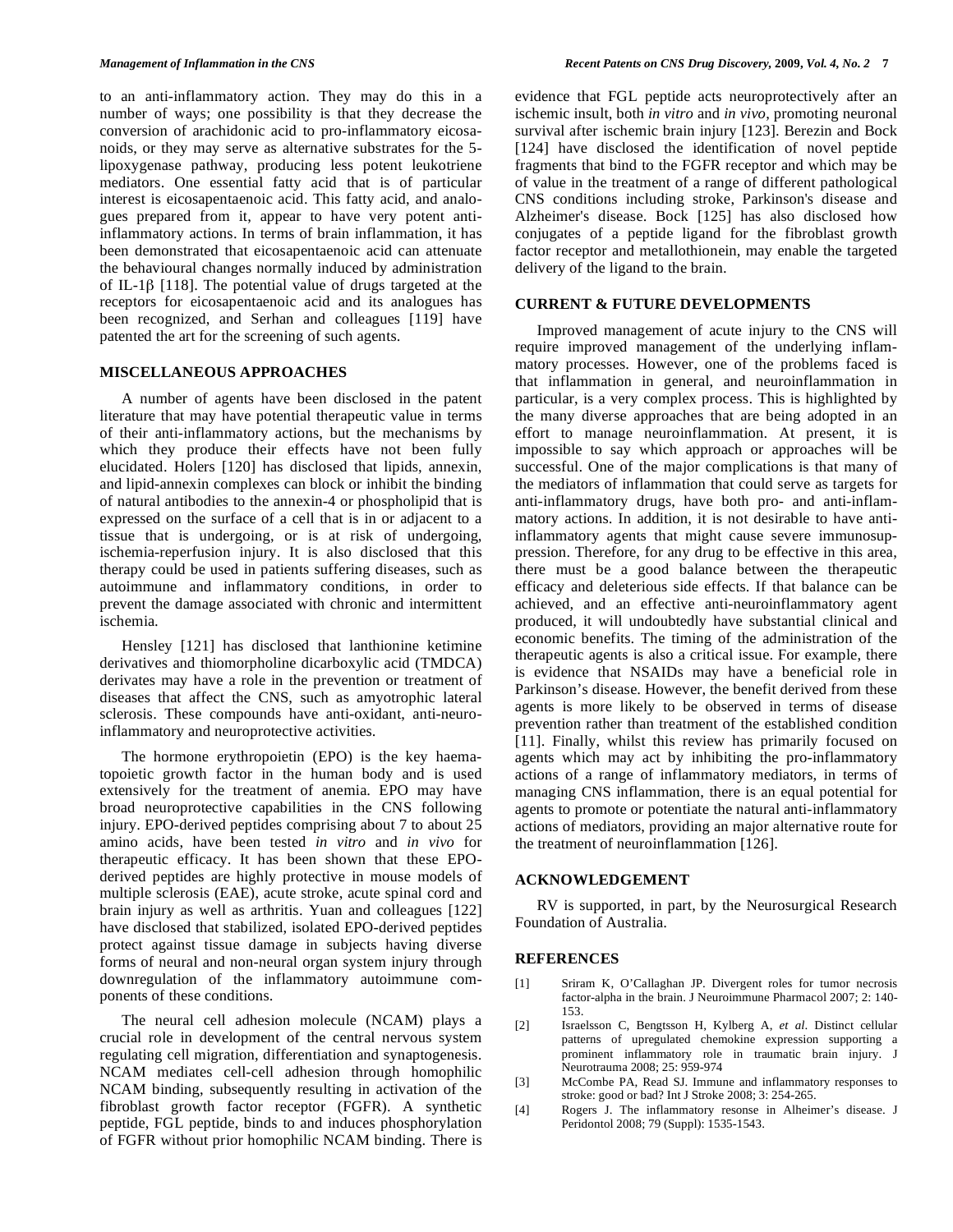- [5] Chen H, Zhang SM, Hernán MA, *et al*. Nonsteroidal antiinflammatory drugs and the risk of Parkinson disease. Arch Neurol 2003; 60: 1059-1064.
- [6] Vasto S, Candore G, Duro G, Lio D, Grimaldi MP, Caruso C. Alzheimer's disease and genetics of inflammation: A pharmacogenomic vision. Pharmacogenomics 2007; 8: 1735-1745.
- [7] Choi J, Koh S. Role of brain inflammation in epileptogenesis. Yonsei Med J 2008; 49: 1-18.
- [8] Kneen R, Appleton RE. Alternative approaches to conventional antiepileptic drugs in the management of paediatric epilepsy. Arch Dis Child 2006; 91: 936-941.
- [9] Sinha S, Bastin ME, Wardlaw JM, Armitage PA, Whittle IR. Effects of dexamethasone on peritumoural oedematous brain: a DT-MRI study. J Neurol Neurosurg Psychiatry 2004; 75: 1632- 1635.
- [10] Vlad SC, Miller DR, Kowall NW, Felson DT. Protective effects of NSAIDs on the development of Alzheimer disease. Neurology 2008; 70: 1672-1677.
- [11] Esposito E, Di Matteo V, Benigno A, Pierucci M, Crescimanno G, Di Giovanni G. Non-steroidal anti-inflammatory drugs in Parkinson's disease. Exp Neurol 2007; 205: 295-312.
- [12] ADAPT Research Group, Lyketsos CG, Breitner JC, *et al*. Naproxen and celecoxib do not prevent AD in early results from a randomized controlled trial. Neurology 2007; 68: 1800-1808.
- [13] Tzeng SF, Hsiao HY, Mak OT. Prostaglandins and cyclooxygenases in glial cells during brain inflammation. Curr Drug Targets Inflamm Allergy 2005; 4: 35-40.
- [14] Elward K, Gasque P. "Eat me" and "don't eat me" signals govern the innate immune response and tissue repair in the CNS: emphasis on the critical role of the complement system. Mol Immunol 2003; 40: 85-94.
- [15] Hauwel M, Furon E, Canova C, Griffiths M, Neal J, Gasque P. Innate (inherent) control of brain infection, brain inflammation and brain repair: the role of microglia, astrocytes, "protective" glial stem cells and stromal ependymal cells. Brain Res Brain Res Rev 2005; 48: 220-233.
- [16] Alexander JJ, Anderson AJ, Barnum SR, Stevens B, Tenner AJ. The complement cascade: Yin-Yang in neuroinflammation--neuroprotection and -degeneration. J Neurochem 2008; 107: 1169-1187.
- [17] Aid S, Langenbach R, Bosetti F. Neuroinflammatory response to lipopolysaccharide is exacerbated in mice genetically deficient in cyclooxygenase-2. J Neuroinflammation 2008; 5: 17.
- [18] Bechmann I. Failed central nervous system regeneration: a downside of immune privilege? Neuromol Med 2005: 7: 217-228.
- [19] Galea I, Bechmann I, Perry VH. What is immune privilege (not)? Trends Immunol 2006; 28: 12-18.
- [20] Federoff S. Development of microglia. In: Kettenmann H, Ransom BR, Eds. Neuroglia; Oxford University Press 1995.
- [21] Garden GA, Moller T. Microglia biology in health and disease. J Neuroimmune Pharmacol 2006; 1: 127-137.
- [22] Olson JK, Miller SD. Microglia initiate central nervous system innate and adaptive immune responses through multiple TLRs. J Immunol 2004; 173: 3916-3924.
- [23] Carpentier PA, Duncan DS, Miller SD. Brain Glial toll-like receptor signaling in central nervous system infection and autoimmunity. Behav Immun 2008; 22: 140-147.
- [24] Streit WJ, Conde JR, Fendrick SE, Flanary BE, Mariani CL. Role of microglia in the central nervous system's immune response. Neurol Res 2005; 27: 685-691.
- [25] Craft JM, Watterson DM, Van Eldik LJ. Neuroinflammation: a potential therapeutic target. Expert Opin Ther Targets 2005; 9: 887-900.
- [26] Dheen ST, Kaur C, Ling EA. Microglial activation and its implication in brain diseases. Curr Med Chem 2007; 14: 1189- 1197.
- [27] Rock RB, Peterson PK. Microglia as a pharmacological target in infectious and inflammatory diseases of the brain. J Neuroimmune Pharmacol 2006; 1: 117-126.
- [28] Liu B, Hong JS. Role of microglia in inflammation-mediated neurodegenerative diseases: mechanisms and strategies for therapeutic intervention. J Pharmacol Exp Ther 2003; 304: 1-7.
- [29] Bechmann I, Galea I, Perry VH. What is the blood-brain barrier (not)? Trends Immunol 2006; 28: 5-11.
- [30] Perry VH, Anthony DC, Bolton SJ, Brown HC. The blood-brain barrier and the inflammatory response. Mol Med Today 1997; 3: 335-341.
- [31] Seiffert E, Dreier JP, Ivens S, *et al*. Lasting blood-brain barrier disruption induces epileptic focus in the rat somatosensory cortex. J Neurosci 2004; 24: 7829-7836.
- [32] Wolburg H, Wolburg-Buchholz K, Engelhardt B. Diapedesis of mononuclear cells across cerebral venules during experimental autoimmune encephalomyelitis leaves tight junctions intact. Acta Neuropathol 2005; 109: 181-190.
- [33] McCandless EE, Wang Q, Woerner BM, Harper JM, Klein RS. CXCL12 limits inflammation by localizing mononuclear infiltrates to the perivascular space during experimental autoimmune encephalomyelitis. J Immunol 2006; 177: 8053-8064.
- [34] Sabelko KA, Kelly KA, Nahm MH, Cross AH, Russell JH. Fas and Fas ligand enhance the pathogenesis of experimental allergic encephalomyelitis, but are not essential for immune privilege in the central nervous system. J Immunol 1997; 159: 3096-3099.
- [35] Toft-Hansen H, Buist R, Sun XJ, Schellenberg A, Peeling J, Owens T. Metalloproteinases control brain inflammation induced by pertussis toxin in mice overexpressing the chemokine CCL2 in the central nervous system. J Immunol 2006; 177: 7242-7249.
- [36] Hickey WF, Kimura H. Perivascular microglial cells of the CNS are bone marrow-derived and present antigen *in vivo*. Science 1988; 239: 290-292.
- [37] Williams K, Alvarez X, Lackner AA. Central nervous system perivascular cells are immunoregulatory cells that connect the CNS with the peripheral immune system. Glia 2001; 36: 156-164.
- [38] Persidsky Y, Ramirez SH, Haorah J, Kanmogne GD. Blood-brain barrier: structural components and function under physiologic and pathologic conditions. J Neuroimmune Pharmacol 2006; 1: 223- 236.
- [39] Lossinsky AS, Shivers RR. Structural pathways for macromolecular and cellular transport across the blood-brain barrier during inflammatory conditions. Histol Histopathol 2004; 19: 535-564.
- [40] Ballabh P, Braun A, Nedergaard M. The blood-brain barrier: An overview: Structure, regulation, and clinical implications. Neurobiol Dis 2004; 16: 1-13.
- [41] Morganti-Kossmann MC, Satgunaseelan L, Bye N, Kossmann T. Modulation of immune response by head injury. Injury 2007; 38: 1392-400.
- [42] Vink R, Young A, Bennett CJ, *et al*. Neuropeptide release influences brain edema formation after diffuse traumatic brain injury. Acta Neurochim 2003; 86(Suppl): 257-260.
- [43] Krizanac-Bengez L, Mayberg MR, Janigro D. The cerebral vasculature as a therapeutic target for neurological disorders and the role of shear stress in vascular homeostasis and pathophysiology. Neurol Res 2004; 26: 846-853.
- [44] Esposito E, Di Matteo V, Benigno A, Pierucci M, Crescimanno G, Di Giovanni G. Non-steroidal anti-inflammatory drugs in Parkinson's disease. Exp Neurol 2007; 205: 295-312.
- [45] Klegeris A, McGeer PL. Non-steroidal anti-inflammatory drugs (NSAIDs) and other anti-inflammatory agents in the treatment of neurodegenerative disease. Curr Alzheimer Res 2005; 2: 355-365.
- [46] Monje, M.L., Palmer, T.D.: US20070135393 (**2007**).
- [47] Shaftel SS, Griffin WS, O'Banion MK. The role of Interleukin-1 in neuroinflammation and Alzheimer disease: an evolving perspective. J Neuroinflamm 2008; 5: 7.
- [48] Tweedie D, Sambamurti K, Greig NH. TNF-alpha inhibition as a treatment strategy for neurodegenerative disorders: new drug candidates and targets. Curr Alzheimer Res 2007; 4: 378-385.
- [49] Cacquevel M, Lebeurrier N, Chéenne S, Vivien D. Cytokines in neuroinflammation and Alzheimer's disease. Curr Drug Targets 2004; 5: 529-534.
- [50] Dower, S.K., March, C.J., Sims, J.E., Urdal, D.L.: US20036511665 (**2003**).
- [51] Ford, J., Ho, A.S.-Y., Pace, A., Salfeld, J.G., Allen, D.J.: US20036541623 (**2003**).
- [52] Burns, M.R., McVean, M., Kennedy, K., Yeung, A., Devens, B.H.: US20087388112 (**2008**)
- [53] Salfeld, J. G., Allen, D. J., Hoogenboom, H. J. M., Kaymakcalan, Z., Labkovsky, B., Mankovich, J. A., Mcguinness, B. T., Roberts, A.J., Sakorafas, P., Schoenhaut, D., Vaughan, T. J., White, M., Wilton, A. J.: US20070249813 (**2007**).
- [54] Maini SR. Infliximab treatment of rheumatoid arthritis. Rheum Dis Clin North Am 2004; 30: 329-347.
- [55] Palladino, M.A., Theodorakis, E.A., Macherla, V.R.R., Chao, T.- H., Suh, Y.G.: US20080064753 (**2008**).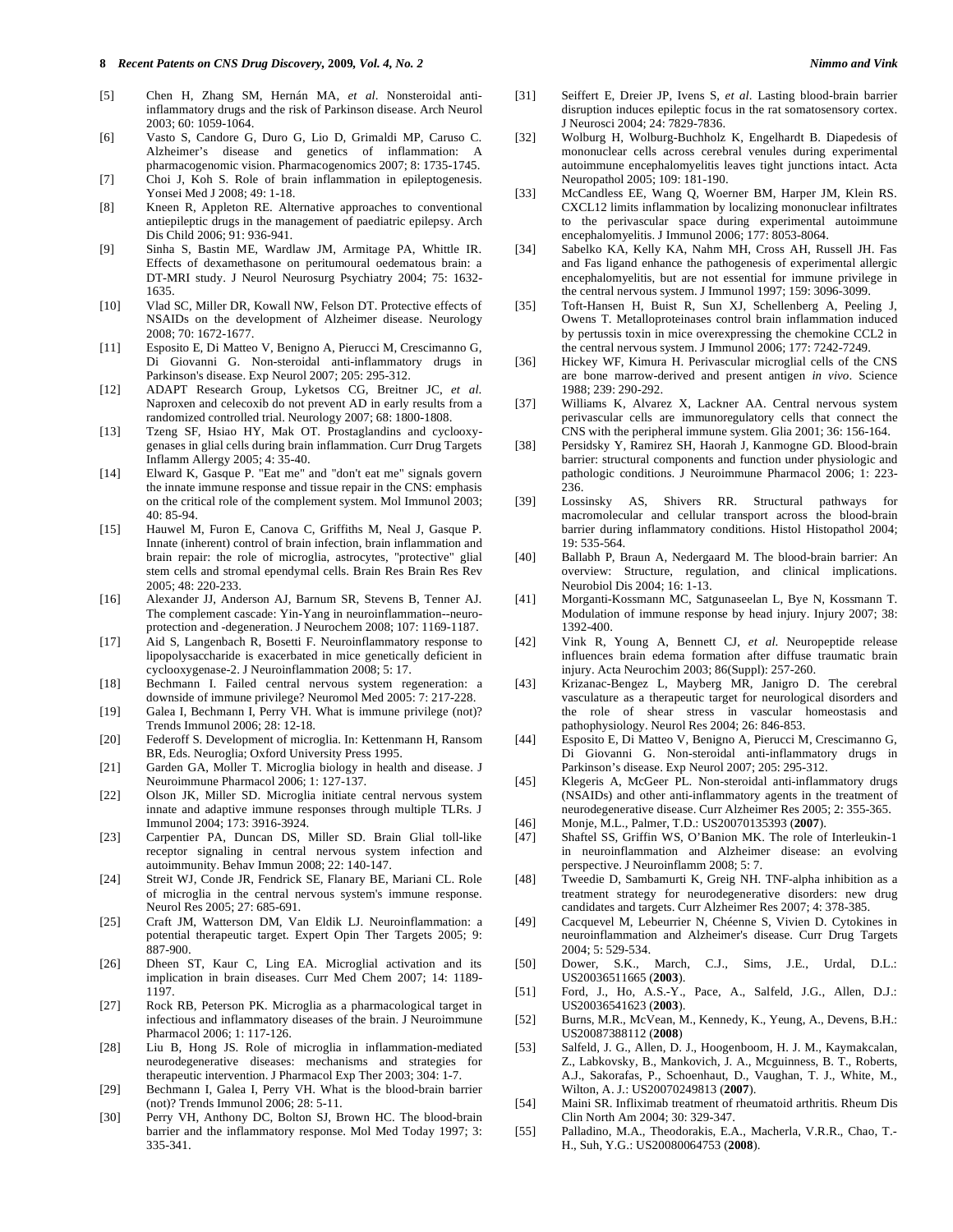- [56] Kang HS, Kim YH, Lee CS, Lee JJ, Choi I, Pyun KH. Suppression of interleukin-1 and tumor necrosis factor-alpha production by acanthoic acid, (-)-pimara-9(11),15-dien-19-oic acid, and it antifibrotic effects *in vivo*. Cell Immunol 1996; 170: 212-21.
- [57] Randle JC, Harding MW, Ku G, Schönharting M, Kurrle R. ICE/Caspase-1 inhibitors as novel anti-inflammatory drugs. Expert Opin Investig Drugs 2001; 10: 1207-1209.
- [58] Ravizza T, Lucas SM, Balosso S, *et al*. Inactivation of caspase-1 in rodent brain: a novel anticonvulsive strategy. Epilepsia 2006; 47: 1160-1168.
- [59] Wannamaker, M.W., Bemis, G.W., Charifson, P.S., Lauffer, D.J., Mullican, M.D., Murcko, M.A., Wilson, K.P., Janetka, J.W., Davies, R.J., Grillot, A-.laure., Shi, Z., Forster, C.J.: US20087358273 (**2008**).
- [60] Levite, M.: WO07019267 (**2007**).
- [61] Qui MR, Campbell TJ, Breit SN. A potassium ion channel is involved in cytokine production by activated human macrophages. Clin Exp Immunol 2002; 130: 67-74.
- [62] Kettling, U., Koltermann, A., Haupts, U., Rarbach, M., Tebbe, J., Votsmeier, C., Scheidig, A., Coco, W.M., Da Silva, A., Hesse, O., Scholz, P., Gritzan, U., Zeidler, G., Kalmbach, R.: EP1847600 (**2007**).
- [63] O'Connor KA, Hansen MK, Rachal Pugh C, *et al*. Further characterization of high mobility group box 1 (HMGB1) as a proinflammatory cytokine: Central nervous system effects. Cytokine 2003; 24: 254-265.
- [64] Andersson U, Wang H, Palmblad K, *et al*. High mobility group 1 protein (HMG-1) stimulates proinflammatory cytokine synthesis in human monocytes. J Exp Med 2000; 192: 565-570.
- [65] Tsung, A., Billiar, T.R., Fink, M.P., Tracey, K.J.: US20080004207 (**2008**).
- [66] Hendrix S, Nitsch R. The role of T helper cells in neuroprotection and regeneration. J Neuroimmunol 2007; 184: 100-112.
- [67] Sredni-Kenigsbuch D. TH1/TH2 cytokines in the central nervous system. Int J Neurosci 2002; 112: 665-703.
- [68] Correa F, Docagne F, Mestre L, *et al*. Cannabinoid system and neuroinflammation: Implications for multiple sclerosis. Neuroimmunomodulation 2007; 14: 182-187.
- [69] Hunter CA. New IL-12-family members: IL-23 and IL-27, cytokines with divergent functions. Nat Rev Immunol 2005; 5: 521-531.
- [70] Carl JW, Bai XF. IL-27: Its roles in the induction and inhibition of inflammation. Int J Clin Exp Pathol 2008; 1: 117-123.
- [71] Hunter, C.A., Stumhofer, J.S.: WO08011081 (**2008**).
- Bajetto A, Bonavia R, Barbero S, Florio T, Schettini G. Chemokines and their receptors in the central nervous system. Front Neuroendocrinol 2001; 22: 147-184.
- [73] Cartier L, Hartley O, Dubois-Dauphin M, Krause KH. Chemokine receptors in the central nervous system: Role in brain inflammation and neurodegenerative diseases. Brain Res Brain Res Rev 2005; 48: 16-42.
- [74] Castellani ML, Bhattacharya K, Tagen M, *et al*. Anti-chemokine therapy for inflammatory diseases. Int J Immunopathol Pharmacol 2007; 20: 447-453.
- [75] Bower, J.F., Kenny, P.W., Poyser, J.P.: WO07071952 (**2007**).
- [76] McDonald, J.R., Coggins, P.J.: US20077157418 (**2007**).
- Akira S, Takeda K, Kaisho T. Toll-like receptors: Critical proteins linking innate and acquired immunity. Nat Immunol 2001; 2: 675- 680.
- [78] Phulwani NK, Esen N, Syed MM, Kielian T. TLR2 expression in astrocytes is induced by TNF-alpha- and NF-kappa B-dependent pathways. J Immunol 2008; 181: 3841-3849.
- [79] Hong-Geller E, Chaudhary A, Lauer S. Targeting toll-like receptor signaling pathways for design of novel immune therapeutics. Curr Drug Discov Technol 2008; 5: 29-38.
- [80] Marsh BJ, Stenzel-Poore MP. Toll-like receptors: Novel pharmacological targets for the treatment of neurological diseases. Curr Opin Pharmacol 2008; 8: 8-13.
- [81] Van Noort, J.M., Bsibsi, M.: WO07089151 (**2007**).
- [82] Blakeney JS, Fairlie DP. Nonpeptide ligands that target peptideactivated GPCRs in inflammation. Curr Med Chem 2005; 12: 3027-3042.
- [83] Chung KF. Drugs to suppress cough. Expert Opin Investig Drugs 2005; 14: 19-27.
- [84] Rodi D, Couture R, Ongali B, Simonato M. Targeting kinin receptors for the treatment of neurological diseases. Curr Pharm Des 2005; 11: 1313-1326.
- [85] Noda M, Kariura Y, Pannasch U, *et al*. Neuroprotective role of bradykinin because of the attenuation of pro-inflammatory cytokine release from activated microglia. Neurochem 2007; 101: 397-410.
- [86] Shaw, C., Hirst, D., Chen, T., O'Rourke, M., Rao, P.: US20080044463 (**2008**).
- [87] Katsu, Y., Kawai, M., Koike, H., Nukui, S.: US20046734306 (**2004**).
- [88] Noda M, Kariura Y, Pannasch U, *et al*. Neuroprotective role of bradykinin because of the attenuation of pro-inflammatory cytokine release from activated microglia. Neurochem 2007; 101(2): 397-410.
- [89] Maggi CA. Pharmacology of the efferent function of primary sensory neurons, In: Geppetti P, Holzer P, Eds. Neurogenic Inflammation. CRC Press, London 1996.
- [90] Alvaro G, Di Fabio R. Neurokinin 1 receptor antagonists current prospects. Curr Opin Drug Discov Dev 2007; 10: 613-621.
- [91] Gonsalves, S.F.: US5576317 (**1996**).
- [92] MacCoss, M., Mills, S.G.: US5610165 (**1997**).
- Horwell, D.C., Howson, W., Pritchard, M.C., Roberts, E., Rees, D.C.: US5716979 (**1998**).
- [94] Janssens, F.E., Schoentjes, B., Coupa, S., Poncelet, A.P., Simonnet, Y.R.F.: US20070254904 (**2007**).
- [95] Lau HY, Bhatia M. Effect of cp-96,345 on the expression of adhesion molecules in acute pancreatitis in mice. Am J Physiol Gastrointest Liver Physiol 2007; 292: G1283-1292.
- [96] Nessler S, Stadelmann C, Bittner A, *et al.* Suppression of autoimmune encephalomyelitis by a neurokinin-1 receptor antagonist - a putative role for substance P in CNS inflammation. J Neuroimmunol 2006; 179: 1-8.
- [97] Nimmo AJ, Cernak I, Heath DL, Hu X, Bennett C, Vink R. Neurogenic inflammation is associated with the development of edema and functional deficits following traumatic brain injury in rats. Neuropeptides 2004; 38: 40-47.
- [98] Reardon K, Heath D, Nimmo A, Vink R, Whitfield K. *Inhibition of neurogenic inflammation attenuates the inflammatory response following traumatic brain injury in rats, In: 7th International Neurotrauma Symposium, Medimond S.r.l.*, Bologna, Italy 2004; pp. 115-118.
- [99] Lowe, J.A., Nelson, R.B.: EP0721778A2 (**1996**).
- [100] Parker, M.F., Bronson, J.J., Silva, M.V., Gillman, K.W.: WO08014247 (**2008**).
- [101] Nimmo, A.J., Vink, R.: US20056841551 (**2005**).
- [102] Hoffmann, T., Nimmo, A., Sleight, A., Vankan, P., Vink, R.: US20030083345 (**2003**).
- [103] Rainsford KD. Anti-inflammatory drugs in the 21<sup>st</sup> century. Subcell Biochem 2007; 42: 3-27.
- [104] Gonzalez-Periz A, Claria J. New approaches to the modulation of the cyclooxygenase-2 and 5-lipoxygenase pathways. Curr Top Med Chem 2007; 7: 297-309.
- [105] Khanapure SP, Garvey DS, Janero DR, Letts LG. Eicosanoids in inflammation: biosynthesis, pharmacology, and therapeutic frontiers. Curr Top Med Chem 2007; 7: 311-340.
- [106] Serhan CN, Yacoubian S, Yang R. Anti-inflammatory and proresolving lipid mediators. Annu Rev Pathol 2008; 3: 279-312.
- [107] Serhan, C.N., Petasis, N.A., Levy, B.D.: WO07041440 (**2007**).
- [108] Sehran CN. Lipoxins and aspirin-triggered 15-epi-lipoxins are the first lipid mediators of endogenous anti-inflammation and resolution. Prostaglandins Leukot Essent Fatty Acids 2005; 73: 141-162.
- [109] Hoozemans JJ, Rozemuller JM, van Haastert ES, Veerhuis R, Eikelenboom P. Cyclooxygenase-1 and -2 in the different stages of Alzheimer's disease pathology. Curr Pharm Des 2008; 14: 1419- 1427.
- [110] Skaper SD. The brain as a target for inflammatory processes and neuroprotective strategies. Ann N Y Acad Sci 2007; 1122: 23-34.
- [111] Masters C, Wyss-Coray T, Pasinetti GM. Anti-inflammatory drugs fall short in Alzheimer's disease. Nature Med 2008; 14: 916.
- [112] Minghetti L. Role of COX-2 in inflammatory and degenerative brain diseases. Subcell Biochem 2007; 42: 127-141.
- [113] Gopez JJ, Yue H, Vasudevan R, *et al*. Cyclooxygenase-2-specific inhibitor improves functional outcomes, provides neuroprotection, and reduces inflammation in a rat model of traumatic brain injury. Neurosurgery 2005; 56: 590-604.